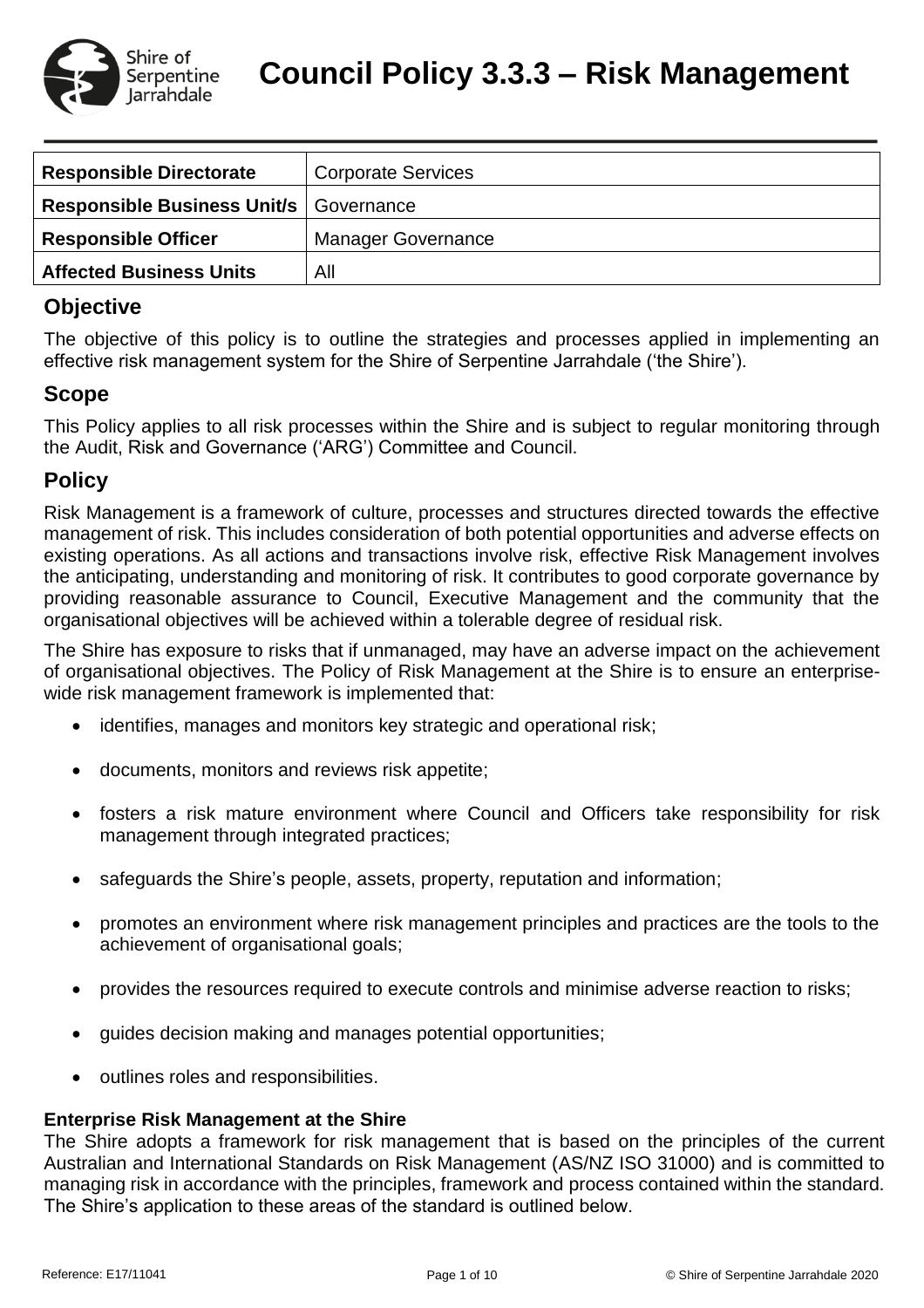

### **Principles**

The Shire adopts the following risk management principles when managing risk:

- Integration risk management systems and processes will be aligned with current strategic and operational planning processes and risk assessments will be conducted on all strategic projects and major initiatives with consideration of their impact on the Shire's strategic risks;
- Consistency the risk framework will be applied consistently to strategic, operational and project risks using systematic tools that ensure a structured approach and comparable results;
- Relevance the risk framework will be customised to meet the Shire's unique environment and the achievement of its strategic objectives informed by community consultation;
- Inclusiveness risk management will take a collaborative approach where differing perceptions, skills and knowledge are leveraged to improve the decision making process;
- Dynamic the risk framework enables ongoing monitoring of the Shire's environment to ensure any new and emerging risks and/or changes to current risks are identified and managed;
- Best available information decisions to manage risk will be made based on the best available information taking into account any limitations and uncertainties associated with the information;
- Culture risk management will form part of the Shire's culture to ensure the aspects of risk management are considered at all levels within the organisation;
- Continuous Improvement the Shire strives to continuously improve its approach to its enterprise risk management.

### Framework

The Shire has two main documents in place designed to assist the organisation to identify, manage and mitigate risks. These are:

- Council Policy 3.3.3 Risk Management (E17/11041)
- Risk Management Framework (E19/1310)

### Process

The risk management process involves four components: (1) establishing the context, (2) risk assessment and treatment, (3) monitor, review and report, and (5) communication and consultation.

### (1) Establishing the Context

This phase establishes the basic parameters within which risk must be managed and sets the scope for the rest of the risk management process. The Shire's Strategic Community Plan is key to the context of risk, as this sets out the Shire's strategic objectives. Regard is also given to the Shire's vision, strengths, weaknesses, opportunities and threats (SWOT).

### (2) Risk Assessment and Treatment

Risk assessment involves the identification, analysis and evaluation of risk. Risk Treatment involves the identification of options for treating risks including consideration of whether to tolerate the risk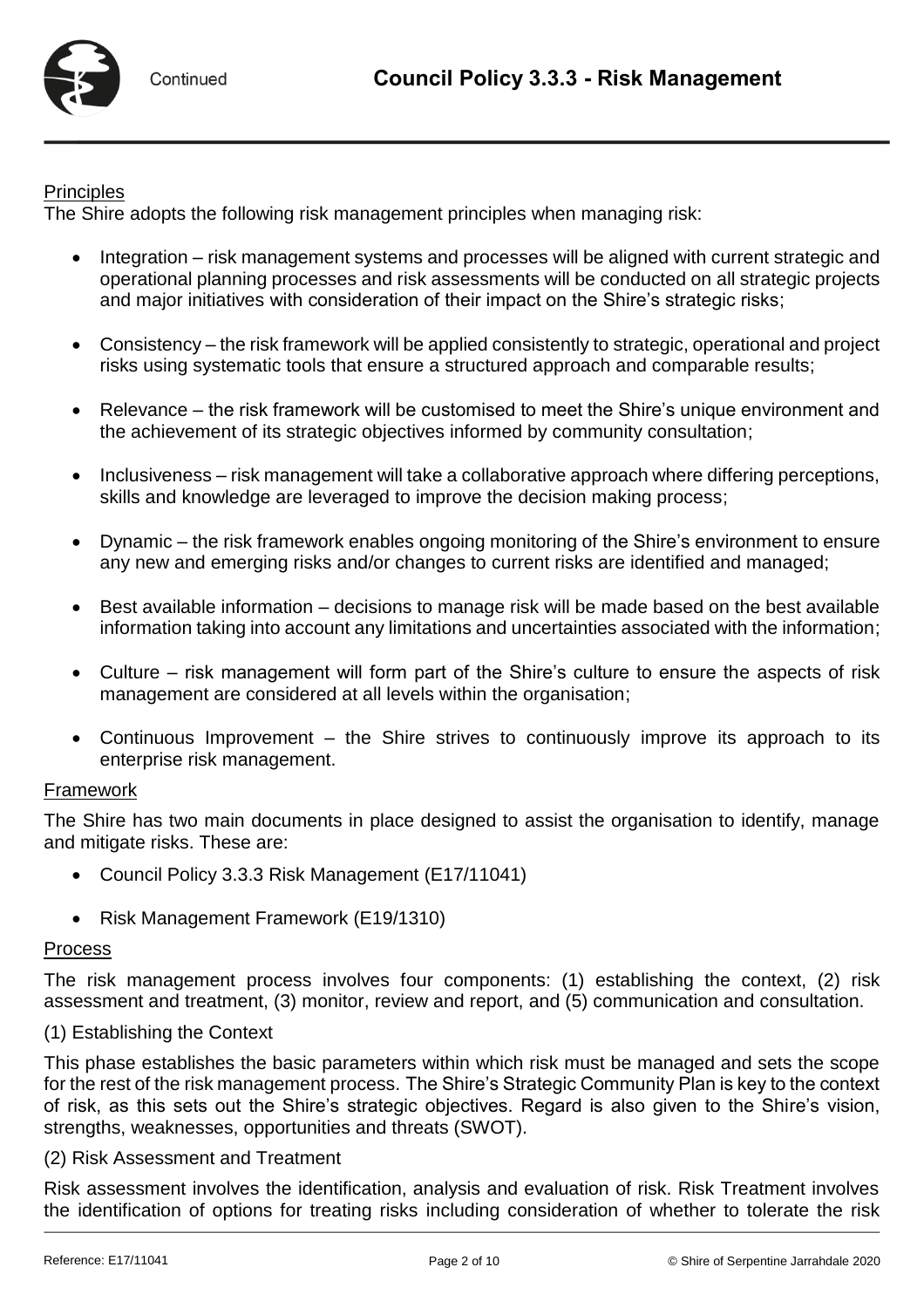

without further action. The Shire uses the Risk Management Tools at **Appendix 1** and the Risk Appetite Statements at **Appendix 2** to guide this phase of the risk management process.

### (4) Monitor, Review and Report

To ensure agreed treatment plans are being implemented, risk registers are kept up to date, policies and procedures remain relevant and an appropriate culture is continually developing and improving, the Shire has in place the following monitoring, reviewing and reporting processes:

- A review of the appropriateness and effectiveness of the Shire's systems and processes in relation risk management, internal control and legislative compliance is undertaken in accordance with regulation 17 of the *Local Government (Audit) Regulations 1996* and the results of the review are reported to the ARG Committee;
- The Strategic Risk Register is reviewed on a quarterly basis and is subject to regular monitoring through the ARG Committee;
- Documentation and improvement plans in relation to the Shire's risk management framework are overseen by the ARG Committee;
- Operational risk is continuously monitored and overseen by the Executive Management Group.

### (5) Communication and Consultation

This component involves establishing a culture that is committed to openness and transparency on risk management and consulting within and external to the Shire as required. A quarterly report on risk management activities is prepared by Officers and reported to the ARG Committee for oversight.

### **Roles and Responsibilities**

### Chief Executive Officer

The Chief Executive Officer responsible for ensuring that a risk management system is established, implemented and maintained in accordance with this policy.

#### Executive Management Group (EMG)

EMG is responsible for instilling a strong risk culture throughout the organisation that aligns with the risk appetite, and for ensuring that an effective process of risk management, internal compliance and control is in place.

#### Audit, Risk and Governance Committee

In accordance with the ARG Committee Terms of Reference, the ARG Committee is responsible for providing advice regarding risk management, including assessing whether the enterprise risk framework is effective, monitoring the Strategic Risks and supporting Council to fulfil its responsibilities in relation to risk management systems.

#### **Council**

Council are responsible for determining the risk appetite appropriate to achieve the Shire's Strategic Objectives, approving the Shire's Risk Management Tools and monitoring the Shire's Strategic Risk Management Register through recommendations from the ARG Committee.

Internal Audit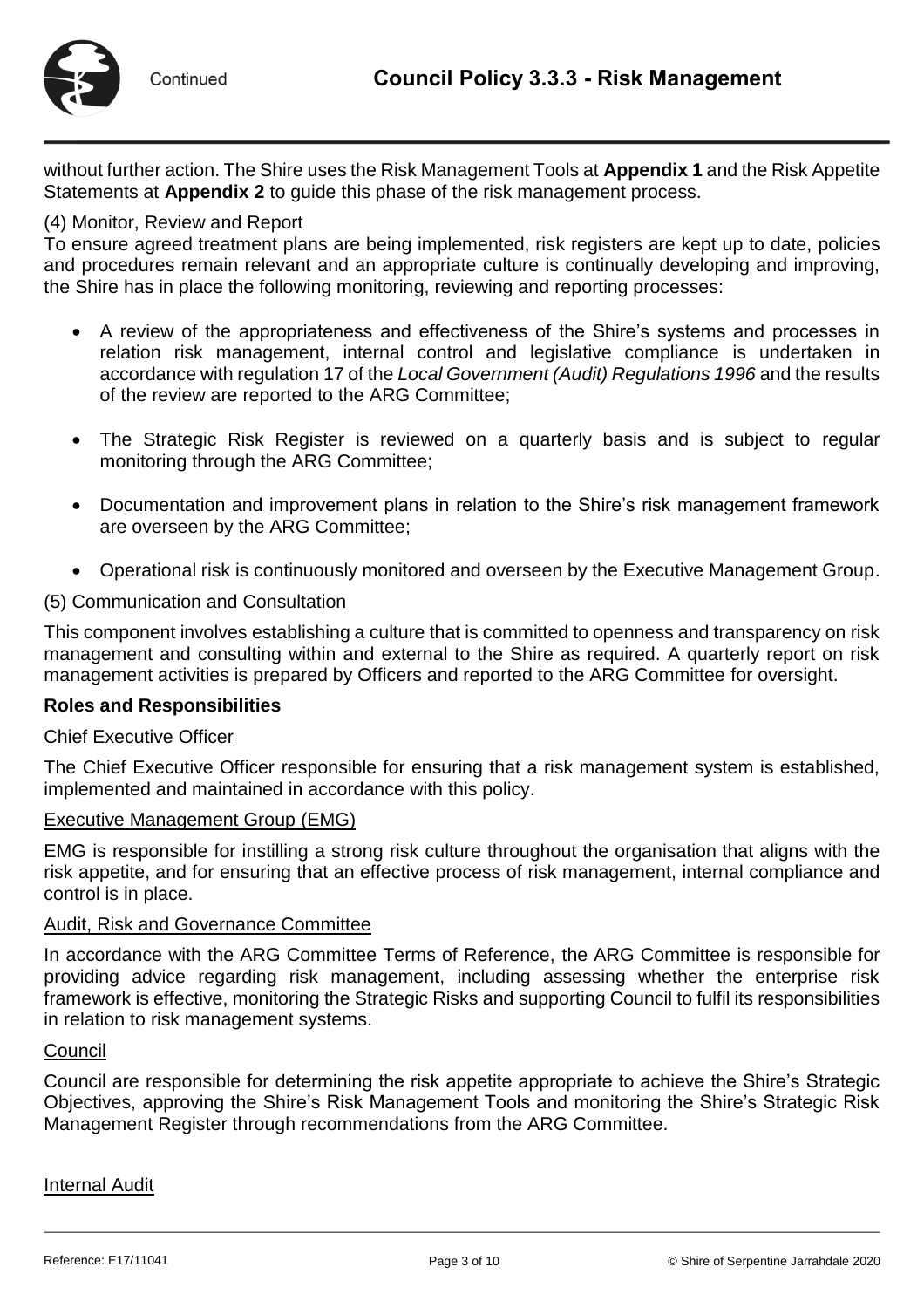

The Shire's internal audit function plays a key role in providing assurance to EMG, the ARG Committee and Council on the Shire's management of risk by:

- Providing recommendations to enhance the Shire's internal control environment;
- Establishing an internal audit plan that integrates with the Shire's Strategic Risk Register.

### All Employees

Every employee within the Shire is recognised as having a role in risk management; this involves vigilance in the identification and ongoing management of risks and participating in the risk management process.

## **Definitions**

*risk* is the chance of something happening that will have an impact upon objectives. Risk is measured in terms of consequence and likelihood.

*risk management* is the culture, processes and structures that are directed towards the effective management of risk. This includes both potential opportunities and adverse effects on existing operations. As all actions and transactions involve risk, effective Risk Management involves the anticipating, understanding and monitoring of risk.

# **Relevant Policies/Council Documents**

Audit, Risk and Governance Committee Terms of Reference (E17/1739) Risk Management Framework (E19/1310) Internal Audit Charter (E19/5497) AS/NZS ISO 31000 Risk Management Strategic Risk Register (E20/8711)

# **Legislation/Local Law Requirements**

*Local Government Act 1995 s2.7 - Role of Council Local Government Act 1995 Part 7 – Audit Local Government (Audit) Regulations 1996 Regulation 17 - CEO to review certain systems and procedures*

| <b>Office Use Only</b>      |             |                   |                     |              |  |  |
|-----------------------------|-------------|-------------------|---------------------|--------------|--|--|
| <b>Relevant Delegations</b> | Nil         |                   |                     |              |  |  |
| <b>Council Adoption</b>     | <b>Date</b> | 18 December 2017  | <b>Resolution #</b> | OCM179/12/17 |  |  |
| <b>Reviewed/Modified</b>    | <b>Date</b> | 21 September 2020 | <b>Resolution #</b> | OCM281/09/20 |  |  |
| <b>Reviewed/Modified</b>    | <b>Date</b> |                   | <b>Resolution #</b> |              |  |  |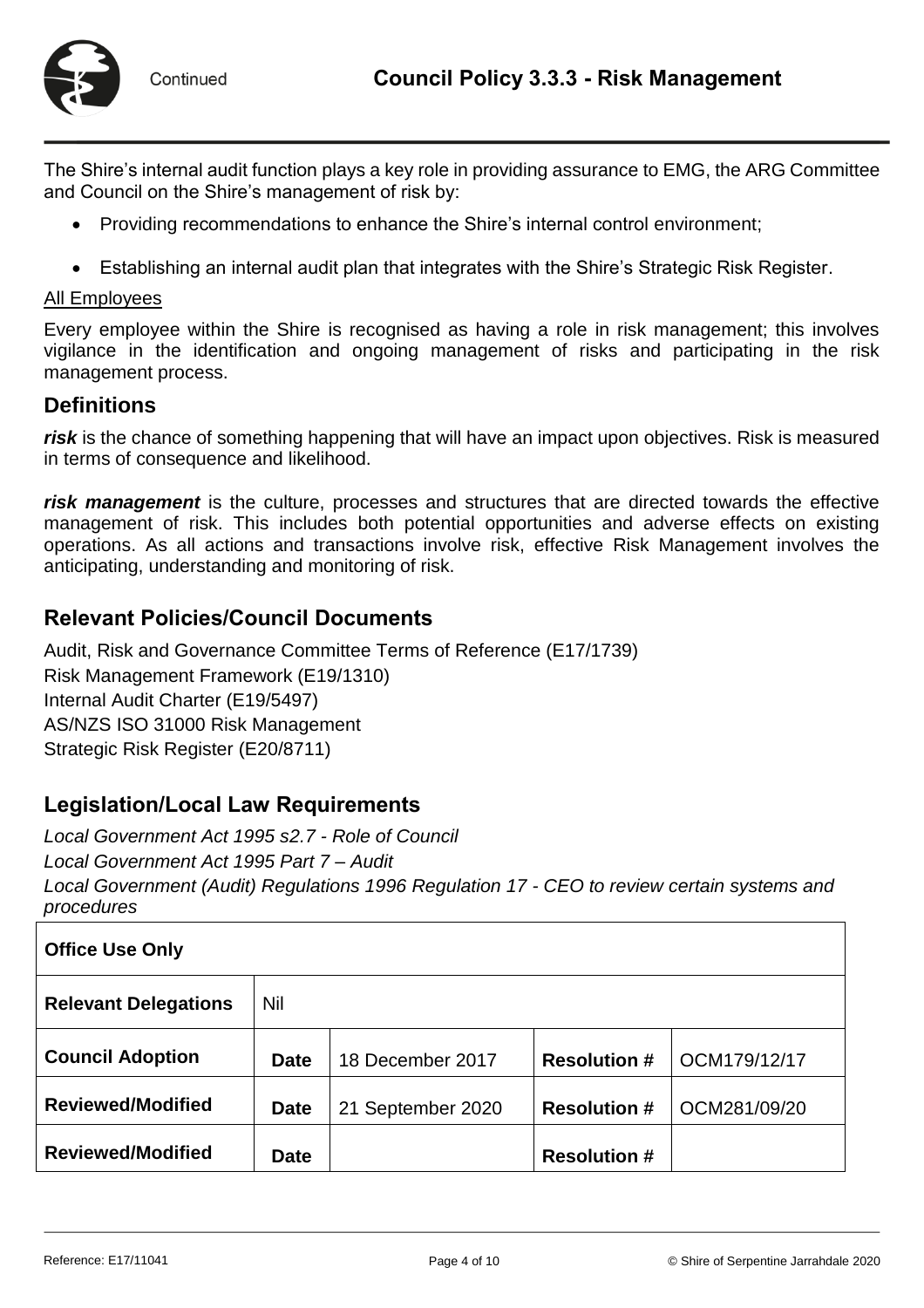# **Appendix 1: Risk Management Tools**

# **Risk Matrix**

| Consequence<br><b>Likelihood</b> | Insignificant   | <b>Minor</b>       | <b>Moderate</b>    | <b>Major</b>       | <b>Catastrophic</b> |
|----------------------------------|-----------------|--------------------|--------------------|--------------------|---------------------|
| Rare                             | <b>LOW</b>      | <b>LOW</b>         | <b>LOW</b>         | <b>LOW</b>         | <b>MODERATE</b>     |
| <b>Unlikely</b>                  | <b>LOW</b>      | <b>LOW</b>         | <b>MODERATE</b>    | <b>MODERATE</b>    | <b>MODERATE</b>     |
| <b>Possible</b>                  | <b>LOW</b>      | <b>MODERATE</b>    | <b>MODERATE</b>    | <b>SIGNIFICANT</b> | <b>SIGNIFICANT</b>  |
| <b>Likely</b>                    | <b>MODERATE</b> | <b>MODERATE</b>    | <b>SIGNIFICANT</b> | <b>HIGH</b>        | <b>HIGH</b>         |
| <b>Almost Certain</b>            | <b>MODERATE</b> | <b>SIGNIFICANT</b> | <b>HIGH</b>        | <b>HIGH</b>        | <b>HIGH</b>         |

# **Consequence Table**

| <b>DESCRIPTOR</b> | <b>PHYSICAL OR</b><br><b>PSYCHOLOGICAL</b><br><b>IMPACT</b>                                                                                                           | <b>FINANCIAL</b><br>(OPERATIONAL) | <b>REPUTATION</b>                                                                                                                          | <b>ORGANISATIONAL</b><br><b>PERFORMANCE</b>                                                                                                                                                                                                                                                                                  | <b>ENVIRONMENT</b><br>/HERITAGE                                                                                                                                      | SOCIAL/<br><b>COMMUNITY</b><br><b>OUTCOMES</b>                                                                                  | <b>STRATEGIC</b><br><b>STAKEHOLDER</b><br><b>RELATIONSHIPS</b>                                                                                                                 |
|-------------------|-----------------------------------------------------------------------------------------------------------------------------------------------------------------------|-----------------------------------|--------------------------------------------------------------------------------------------------------------------------------------------|------------------------------------------------------------------------------------------------------------------------------------------------------------------------------------------------------------------------------------------------------------------------------------------------------------------------------|----------------------------------------------------------------------------------------------------------------------------------------------------------------------|---------------------------------------------------------------------------------------------------------------------------------|--------------------------------------------------------------------------------------------------------------------------------------------------------------------------------|
| Insignificant     | Minor physical<br>injuries requiring<br>no treatment.<br>No expected<br>psychological<br>impact.                                                                      | $<$ \$25,000                      | Isolated<br>individual's<br>issue-based<br>complaint.<br>No media<br>coverage.                                                             | Impact managed<br>through normal<br>business practices.                                                                                                                                                                                                                                                                      | Low level<br>environmental<br>impact OR<br>negligible<br>impact on<br>heritage place.<br>Immediately<br>rectifiable.                                                 | Low localised event<br>with no broader<br>social/community<br>health and<br>wellbeing, economic<br>or financial impacts.        | Insignificant<br>weakening of a<br>single strategic<br>stakeholder<br>relationship and<br>little impact to<br>staff morale                                                     |
| Minor             | First aid injury<br>treated on site.<br>Minor<br>psychological<br>Impact treated on<br>site.                                                                          | $$25,000 -$<br>\$150,000          | Local<br>community<br>impacts or<br>issue based<br>concerns.                                                                               | Impact requires<br>additional local<br>management effort<br>or response or<br>redirection of<br>resources to<br>respond.                                                                                                                                                                                                     | Minor<br>environmental<br>impact $(3$<br>months to<br>remediate /<br>recover) OR<br>heritage place<br>damage fully<br>rectifiable<br>within<br>reasonable<br>period. | Possible<br>social/community<br>health and<br>wellbeing, economic<br>or financial impacts<br>to singular cohort of<br>the shire | Damage to a<br>strategic<br>stakeholder<br>relationship, able<br>to be rectified in<br>the short term                                                                          |
| Moderate          | Physical injury<br>requiring<br>professional<br>treatment and/or<br>short-term<br>hospitalisation.<br>Psychological<br>impact requiring<br>professional<br>treatment. | >\$150,000 - \$1m                 | Community<br>impacts and<br>concerns<br>publicly<br>expressed.<br>Some<br>reduced<br>confidence<br>by<br>community<br>and<br>stakeholders. | Delays in critical<br>services or<br>programs.<br>Administration of<br>project or activity<br>subject to<br>significant review or<br>change.<br>One or more critical<br>outcomes only<br>partially achieved.<br>Impact requires<br>short term<br>significant<br>management and<br>organisational<br>resources to<br>respond. | Moderate<br>environmental<br>impact $(1 yearto remediate /recover) ORheritage placedamage fullyrectifiable in aprolongedperiod.$                                     | Possible<br>social/community<br>health and<br>wellbeing, economic<br>or financial impacts<br>across multiple shire<br>cohorts   | Weakened<br>relationship with<br>a significant<br>number of<br>strategic<br>stakeholders or a<br>key strategic<br>stakeholder,<br>requiring specific<br>measures to<br>rectify |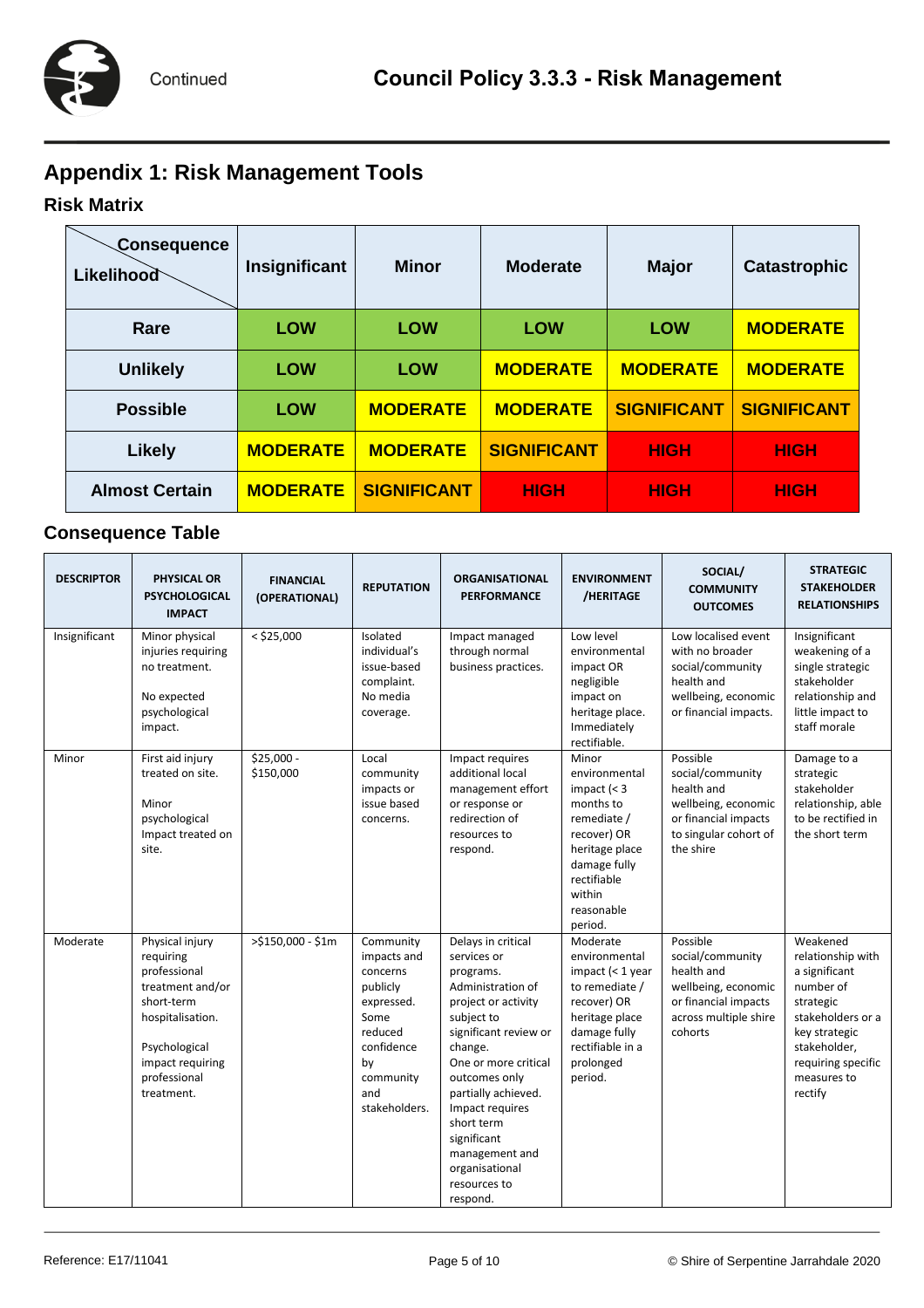

# **Council Policy 3.3.3 - Risk Management**

| <b>DESCRIPTOR</b> | <b>PHYSICAL OR</b><br><b>PSYCHOLOGICAL</b><br><b>IMPACT</b>                                                                                                                                                                                                      | <b>FINANCIAL</b><br>(OPERATIONAL) | <b>REPUTATION</b>                                                                                                                                                                                                                                                                                                                                                                       | <b>ORGANISATIONAL</b><br><b>PERFORMANCE</b>                                                                                                                                                                                                                                                                                                                            | <b>ENVIRONMENT</b><br>/HERITAGE                                                                                                                                                               | SOCIAL/<br><b>COMMUNITY</b><br><b>OUTCOMES</b>                                                        | <b>STRATEGIC</b><br><b>STAKEHOLDER</b><br><b>RELATIONSHIPS</b>                                                                                                    |
|-------------------|------------------------------------------------------------------------------------------------------------------------------------------------------------------------------------------------------------------------------------------------------------------|-----------------------------------|-----------------------------------------------------------------------------------------------------------------------------------------------------------------------------------------------------------------------------------------------------------------------------------------------------------------------------------------------------------------------------------------|------------------------------------------------------------------------------------------------------------------------------------------------------------------------------------------------------------------------------------------------------------------------------------------------------------------------------------------------------------------------|-----------------------------------------------------------------------------------------------------------------------------------------------------------------------------------------------|-------------------------------------------------------------------------------------------------------|-------------------------------------------------------------------------------------------------------------------------------------------------------------------|
| Major             | Serious<br>injury/illness<br>requiring<br>immediate<br>emergency<br>response or<br>prolonged<br>hospitalisation.<br>Serious<br>psychological<br>injury requiring<br>medium/long<br>term professional<br>medical<br>treatment,<br>counselling or<br>intervention. | $>51m - 53.5m$                    | Considerable<br>and<br>prolonged<br>community<br>impact and<br>dissatisfactio<br>n publicly<br>expressed.<br>Criticism and<br>loss of<br>confidence<br>and trust by<br>community<br>and<br>stakeholders<br>in Shire's<br>processes<br>and<br>capabilities.<br>Shire's<br>integrity in<br>question.<br>Significant<br>media<br>attention.<br>Council/Shire<br>President<br>intervention. | Long term viability<br>of organisation is<br>threatened.<br>One or more critical<br>services or<br>programs cannot be<br>delivered.<br>Majority of critical<br>outcomes only<br>partially achieved,<br>or a single critical<br>outcome not<br>achieved.<br>Impact requires<br>long term<br>significant<br>management and<br>organisational<br>resources to<br>respond. | Major impact (><br>1 year to<br>remediate or<br>recover) on<br>ecosystem or<br>threatened<br>species OR<br>severe or large-<br>scale damage to<br>heritage place<br>partially<br>rectifiable. | Possible state-wide<br>social/community<br>health and<br>wellbeing, economic<br>or financial impacts. | Damage done to<br>the majority of<br>existing strategic<br>stakeholder<br>relationships or a<br>key strategic<br>stakeholder<br>relationship                      |
| Catastrophic      | Death or severe<br>permanent<br>disablements.<br>Permanent/long<br>term<br>psychological<br>damage requiring<br>extensive<br>remedial<br>intervention.                                                                                                           | $>$ \$3.5m                        | Significant<br>adverse<br>community<br>impact and<br>condemnatio<br>n.<br>Consistent<br>ongoing<br>community<br>loss of<br>confidence<br>and trust in<br>Shire's<br>capabilities<br>and<br>intentions.<br>High<br>widespread<br>media.                                                                                                                                                  | Majority of critical<br>services or<br>programs cannot be<br>delivered.<br>Majority of critical<br>outcomes not<br>achieved.<br>Impact cannot be<br>managed within the<br>organisation's<br>existing resources<br>and threatens<br>survival of the<br>organisation.                                                                                                    | Permanent loss<br>of ecosystem or<br>threatened<br>species OR<br>severe or large-<br>scale damage to<br>highly valued<br>heritage place<br>beyond<br>recovery.                                | Widespread<br>social/community<br>health and<br>wellbeing, economic<br>and financial<br>impacts.      | Total loss of<br>credibility with<br>all strategic<br>stakeholders,<br>catastrophic<br>breakdown of<br>the relationship<br>with a key<br>strategic<br>stakeholder |

## **Likelihood Table**

| <b>DESCRIPTOR</b> | <b>DESCRIPTION</b>                      | <b>FREQUENCY</b>    | <b>PROBABILITY</b> |
|-------------------|-----------------------------------------|---------------------|--------------------|
| Rare              | The event may occur only in exceptional | Less than once in   | $< 5\%$            |
|                   | circumstances.                          | 10 years            |                    |
| Unlikely          | The event could occur at some time.     | At least once in 10 | $5 - 25%$          |
|                   |                                         | vears               |                    |
| Possible          | The event should occur at some time.    | At least once in 4  | 25-75%             |
|                   |                                         | vears               |                    |
| Likely            | The event will probably occur in most   | Once per 1 year     | 75-95%             |
|                   | circumstances.                          |                     |                    |
| Almost certain    | The event is expected to occur in most  | More than once per  | >95%               |
|                   | circumstances.                          | vear                |                    |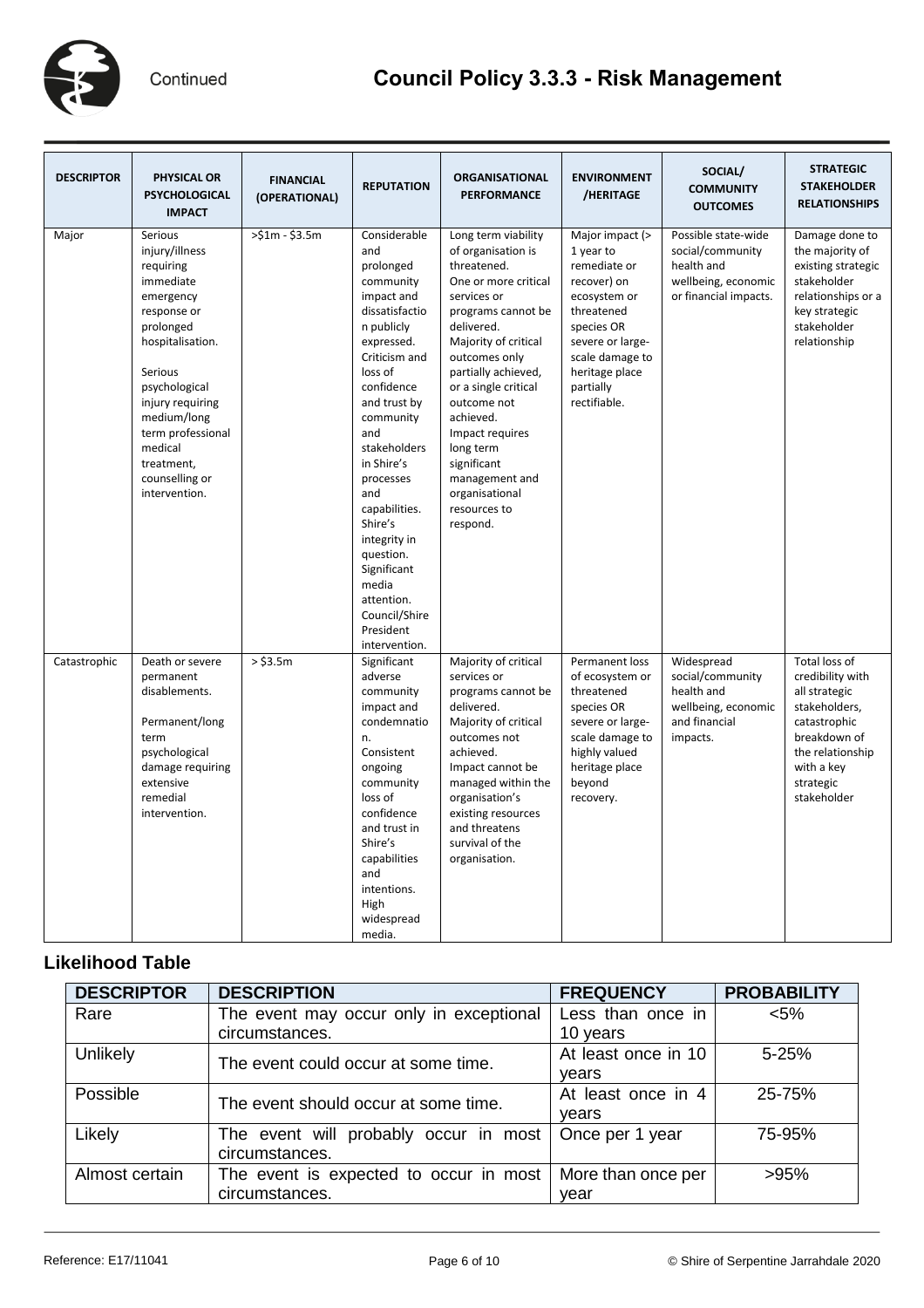# **Control Rating Table**

| <b>LEVEL</b> | <b>DESCRIPTOR</b>      | <b>DESCRIPTION</b>                                                                                                                                                                                                                                                                  |
|--------------|------------------------|-------------------------------------------------------------------------------------------------------------------------------------------------------------------------------------------------------------------------------------------------------------------------------------|
| FE.          | <b>Fully Effective</b> | Controls are adequate, appropriate and fully effective. Overall control<br>environment provides reasonable assurance that the risk is being managed.<br>Control objectives are being met and no improvements to controls have been<br>identified.                                   |
| A            | Adequate               | A few specific control weaknesses noted however the overall control<br>environment is adequate, appropriate and effective. Certain controls may<br>require improvement to ensure that the overall environment will continue to<br>operate effectively.                              |
|              | Inadequate             | Numerous specific controls weaknesses or gaps were noted. Overall control<br>environment is not adequate or effective and fails to provide reasonable<br>assurance that risks are being managed and control objectives are being met.<br>The control environment needs improvement. |

# **Criteria for Managing Risk**

| <b>LEVEL OF</b><br><b>RISK</b> | <b>CRITERIA FOR MANAGEMENT OF</b><br><b>RISK</b>                                                | <b>REPORTING TO</b>                                                                                                | <b>RESPONSIBILITY</b> |
|--------------------------------|-------------------------------------------------------------------------------------------------|--------------------------------------------------------------------------------------------------------------------|-----------------------|
| Low                            | Acceptable with adequate controls<br>(subject to alignment with risk appetite)                  | Annual<br>reporting<br>to<br><b>EMG</b>                                                                            | <b>Risk Owner</b>     |
| <b>Moderate</b>                | Acceptable with adequate controls<br>(subject to alignment with risk tolerance<br>and appetite) | <b>Annual</b><br>reporting<br>⊟to<br><b>EMG</b>                                                                    | <b>Risk Owner</b>     |
| Significant                    | Refer to CEO/Director for acceptance<br>decision                                                | Monthly reporting to<br>CEO.<br><b>Quarterly</b><br>ARG<br>reporting<br>to<br><b>Committee</b><br>and<br>Council.  | <b>CEO/Director</b>   |
| <b>High</b>                    | Refer to CEO/Council for acceptance<br>decision                                                 | <b>Immediate</b><br>and<br>ongoing reporting to<br>$CEO, \Box$<br><b>ARG</b><br><b>Committee</b><br>and<br>Council | <b>CEO/Council</b>    |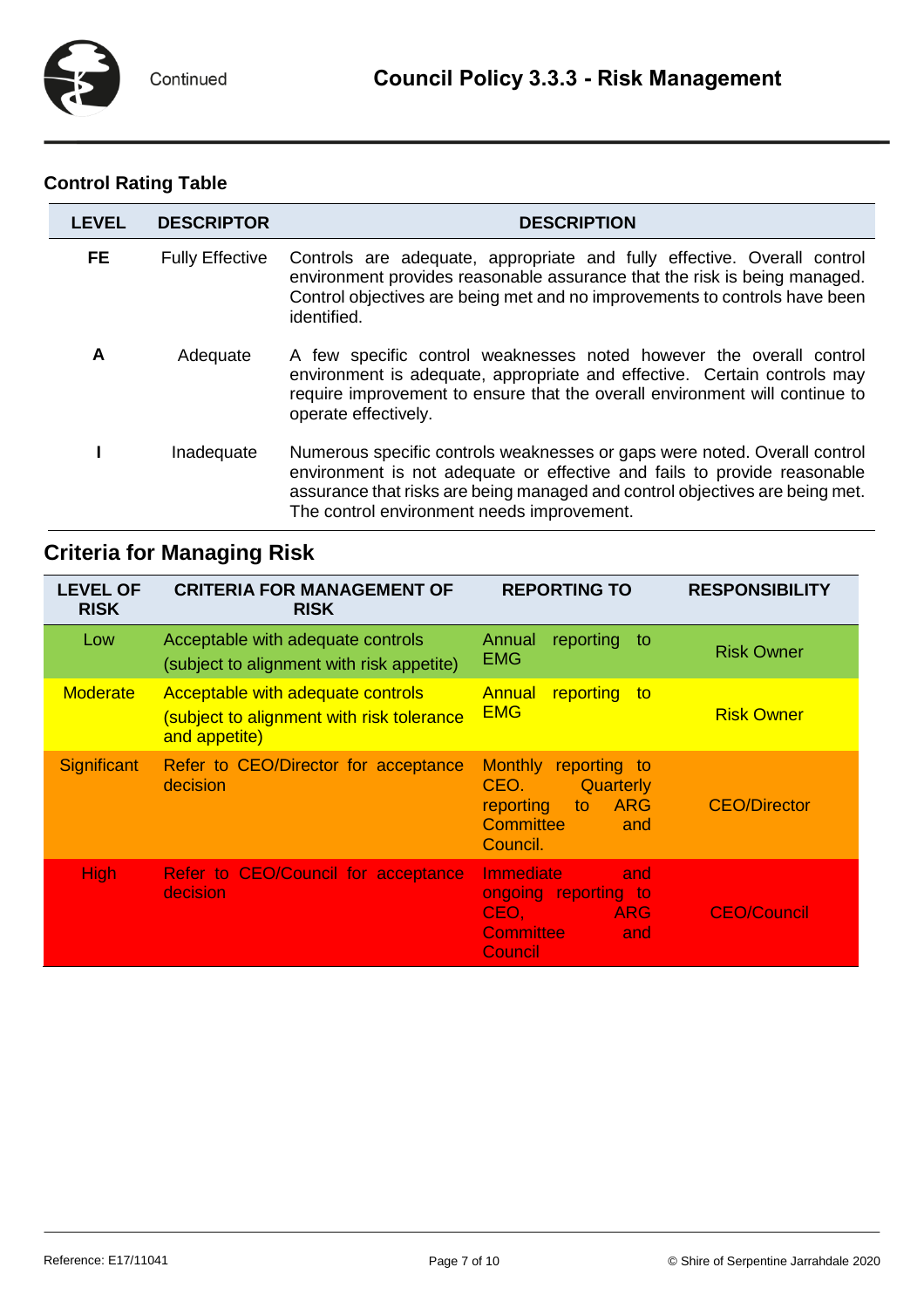



# **Appendix 2: Risk Appetite Statements**

These risk appetite statements define the nature and extent of the risk that the Shire is willing to *accept*  or *tolerate* in the pursuit of its strategic objectives and the delivery of its core services. This guidance outlines the principles upon which these risks are accepted or tolerated in such a way as to achieve the optimum balance between taking and avoiding risks, and are categorised in terms of:

- *PHYSICAL OR PSYCHOLOGICAL IMPACT*
- *FINANCIAL (OPERATIONAL)*
- *REPUTATION*
- *ORGANISATIONAL PERFORMANCE*
- *ENVIRONMENT/HERITAGE*
- *SOCIAL/COMMUNITY OUTCOMES*
- *STRATEGIC STAKEHOLDER RELATIONSHIPS*

It is acknowledged that it is neither feasible nor desirable to eliminate all risk and that certain activities carry residual risk, in order to realise reward, which must be tolerated in order to function. The table below provides an outline of the Shire's risk appetite with respect to core impact areas:

## **Risk Appetite Statements**

### **Physical or Psychological Impact**

## Risk Appetite: **ALARP**

The Shire is committed to providing a safe and secure workplace in an increasingly complex safety environment. This requires a range of mitigation controls to reduce the risk of harm to our staff, volunteers, visitors and contractors. These controls must be fully effective and maintained. Residual risk is tolerated providing the risks are reduced to "As Low As Reasonably Practicable" (**ALARP**) in accordance with our statutory obligations.

There is a very low tolerance for breaches of controls, or any practices or behaviours which lead to people being harmed, whether physically or mentally.

Incidents and trends are analysed in the context of the environment in which we operate, and strategies are put in place to continuously improve our safety culture to strive for zero lost time injuries.

### **Financial Impact**

### Risk Appetite: **MODERATE** subject to Maximum Impact: **Moderate (<\$1M)**

In the context of external factors which affect our revenue, and therefore our ability to mitigate financial uncertainty and risk, we have a MODERATE risk appetite for financial risks associated with operational decisions and activities.

However, we have zero tolerance for fraud or deliberate misuse of funds or assets for personal gain, and we expect all officers, staff and volunteers and contractors to conduct themselves with the highest degree of integrity and honesty.

### **Reputation**

Risk Appetite: **MODERATE** subject to a Maximum Impact: **Minor**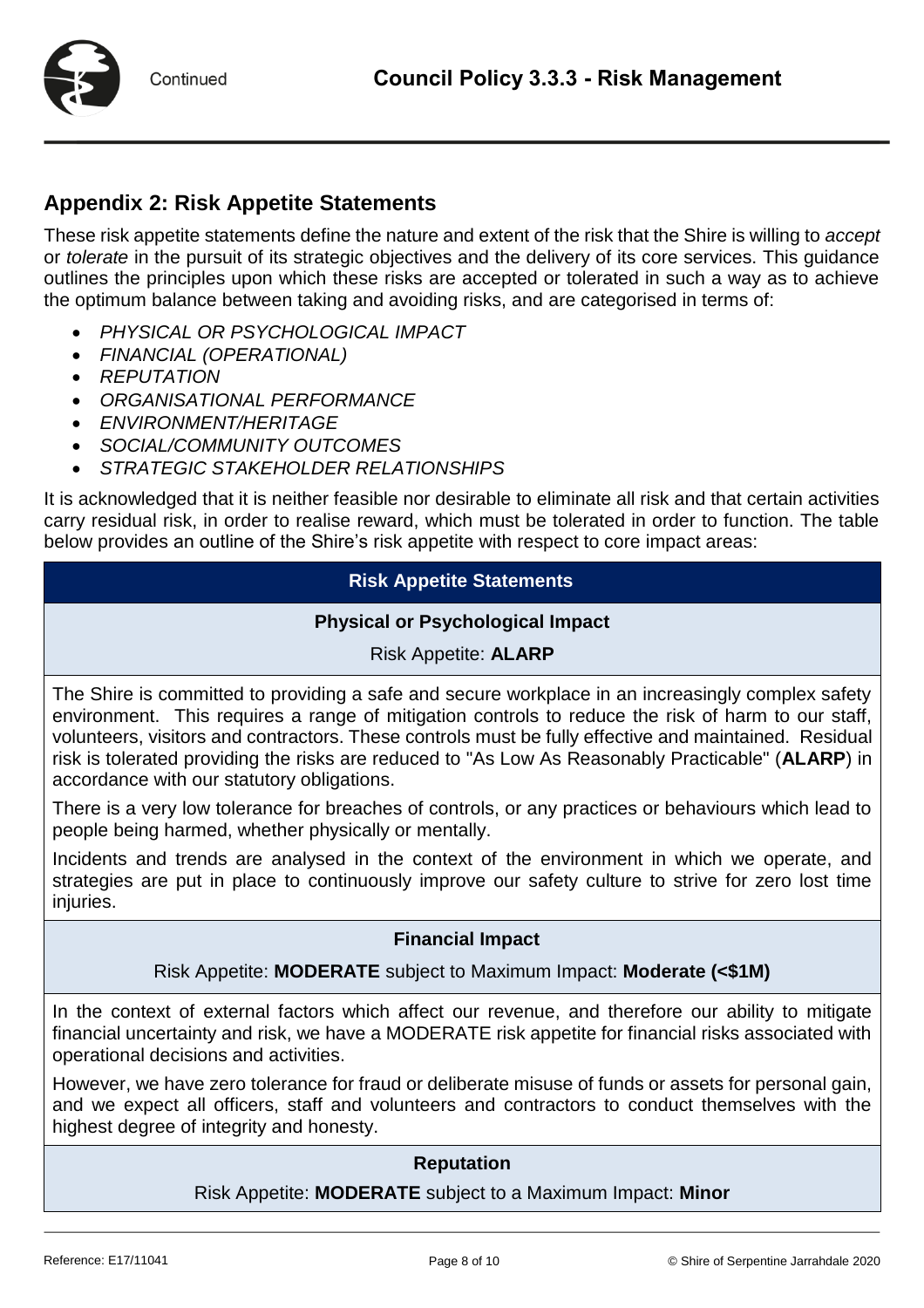

Given the nature of the work done by the council, some damage to REPUTATION associated with issues-based concerns raised at a local community level mean there is a MODERATE appetite for risks associated with activities, services or major projects under these circumstances. However, there is no appetite for REPUTATION impacts above LEVEL 2 Minor.

We have zero tolerance for REPUTATION risks arising from the actions of our staff or volunteers, which may include;

- damage arising from inappropriate behaviour of our staff and volunteers, lack of integrity or customer focus. This includes direct interaction with our clients and also via social media;
- errors, inaccuracies or lack of transparency in our reports to funders and stakeholders;
- reputation damage associated with misuse or mismanagement of information.

## **Organisational Performance**

## Risk Appetite: **LOW** subject to Maximum Impact**: Minor**

The Shire recognises the significance of external threats and their potential to disrupt operations. Whilst we may not be able to control the source of these risks, we strive to minimise the impact that these disruptions may have on the continuity of our services. As such, we have a LOW appetite for any risk associated with disruption to critical operations, regardless of the circumstances.

We have a LOW appetite for risks associated with inefficiencies and/or failures of business/management processes and systems, as these are largely under our control.

We have a LOW appetite for any risk which may put us in breach of any legislative compliance.

## **Environment/Heritage**

### Risk Appetite: **LOW** subject to Maximum Impact: **Minor**

There is a LOW appetite for any risks associated with potential damage to environmental or heritage assets, including any breaches of compliance requirements.

### **Social / Community Outcomes**

### Risk Appetite: **LOW** subject to a Maximum Impact: **Minor**

The delivery of social and community outcomes is core to the function of the Council, and as such there is a LOW appetite for any risks which may impact in this area.

### **Strategic / Stakeholder Relationships**

### Risk Appetite: **LOW** subject to a Maximum Impact: **Minor**

The future growth, success and sustainability of the Shire is dependent upon the development and maintenance of strong strategic stakeholder relationships and as such, there is a LOW appetite for any risks which could impact these relationships.

Note:

- 1. The terms for Risk Appetite i.e. LOW, MODERATE, SIGNIFICANT and HIGH relate to the assessed **LEVEL OF RISK** as defined in the Risk Matrix (Appendix 1).
- 2. The terms for Maximum Impact i.e. Insignificant, Minor, Moderate, Major and Catastrophic relate to the **CONSEQUENCE RATING** as defined in the Consequence Table (Appendix 1).